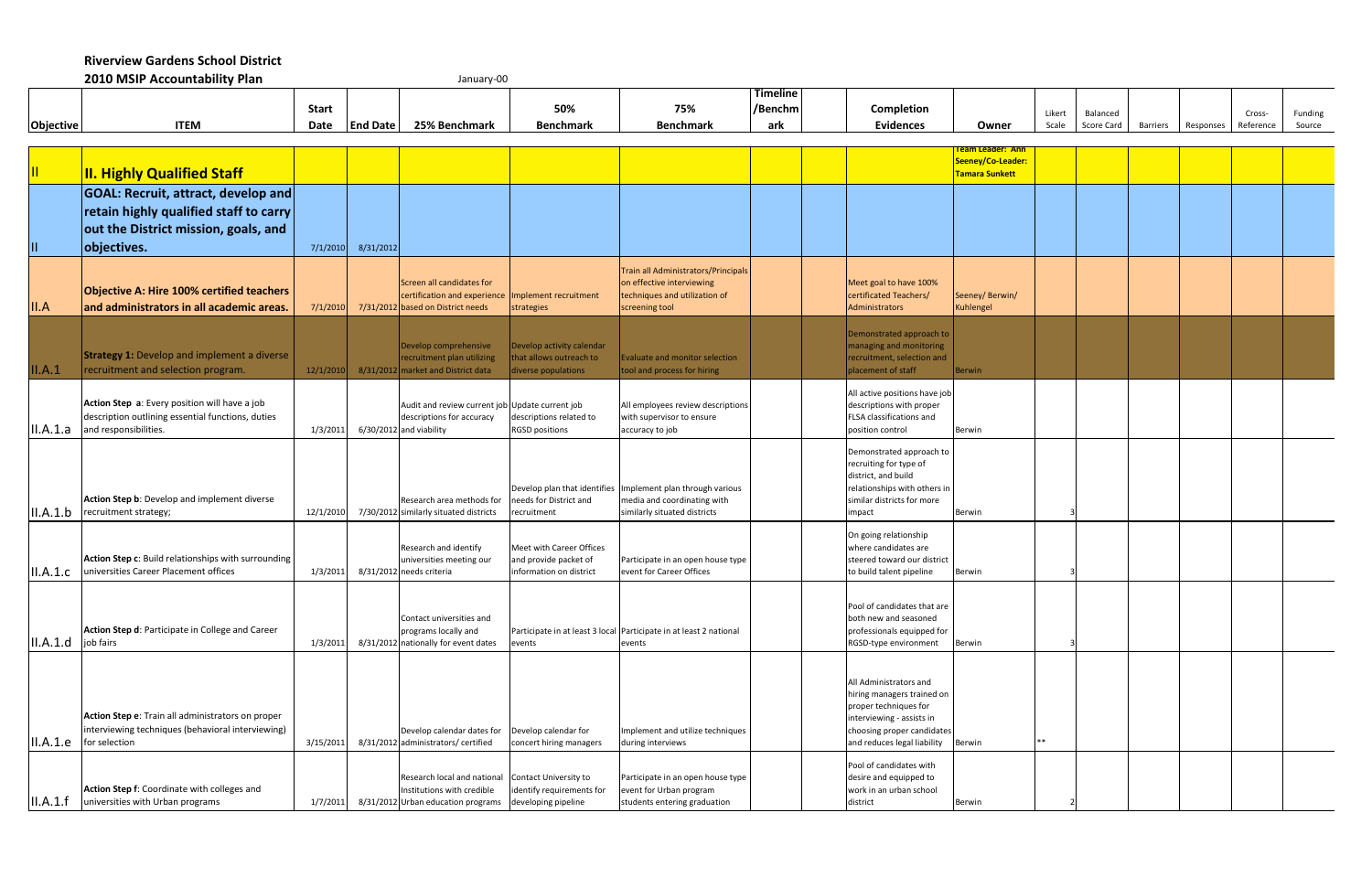| II.A.2   | <b>Strategy 2: Utilize objective screening process</b><br>to include web-based assessment tool, f2f<br>interview and instructional performance<br>event.                                          | 7/1/2010   | 8/31/2012 performance event | All candidates will go<br>through web tool, f2f and                                                                                         | andidates with scores in<br>acceptable ranges will be<br>forwarded to<br>Administrator/Principal for<br>interview  | Candidates interviewed will be<br>assessed based on f2f scores and<br>Principal interview                             |                                                 | Consistent use of selection<br>tool to provide candidates<br>that are qualified to teach<br>in the district.                               | <b>Berwin</b>             |  |  |  |
|----------|---------------------------------------------------------------------------------------------------------------------------------------------------------------------------------------------------|------------|-----------------------------|---------------------------------------------------------------------------------------------------------------------------------------------|--------------------------------------------------------------------------------------------------------------------|-----------------------------------------------------------------------------------------------------------------------|-------------------------------------------------|--------------------------------------------------------------------------------------------------------------------------------------------|---------------------------|--|--|--|
| II.A.2.a | Action Step a: Continue to use Haberman online<br>assessment to screen applicants and build<br>candidate pool.                                                                                    | 7/1/2010   | 8/31/2012 performance event | All candidates will go<br>through web tool, f2f and                                                                                         | Candidates with scores in<br>acceptable ranges will be<br>forwarded to<br>Administrator/Principal for<br>interview | Candidates interviewed will be<br>assessed based on f2f scores and<br>Principal interview                             |                                                 | Consistent use of selection<br>tool to provide candidates<br>that are qualified to teach<br>in the district.                               | <b>I</b> Berwin           |  |  |  |
| II.A.2.b | Action Step b: Train key Administrators on<br>Haberman interview process                                                                                                                          | 7/1/2010   | 7/1/2012 train              | Identify Administrators wh<br>haven't been trained and                                                                                      | Provide refresher session<br>for those that have been<br>trained                                                   | Provide formal process and<br>procedures for interviewing                                                             |                                                 | Administrators will be able<br>to consistently apply<br>selection tool                                                                     | Berwin                    |  |  |  |
| II.A.3   | <b>Strategy 3: Design benefit plans (incl fringe</b><br>benefits) that help retain staff                                                                                                          | 1/3/2011   | 8/31/2012 benefits          | Survey staff of desired                                                                                                                     | in survey and costs                                                                                                | Research benefits identified Implement and communicate<br>plans that are feasible                                     |                                                 | Comprehensive benefits<br>package                                                                                                          | Triggs/ Brooks            |  |  |  |
| II.A.3.a | Action Step a: Design Family Strengthening<br>initiatives for District to include: financial<br>strengthening, coordination of agency supports for<br>employees; tuition reimbursement for family | 2/1/201    |                             | Survey needs of employees<br>8/31/2012 based on demographics                                                                                | Research those needs and<br>any supports provided via                                                              | Implement and communicate<br>local, state, federal agencies supports and resources available                          |                                                 | Provide supports to staff<br>that may need assistance<br>and were not aware of<br>prior                                                    | Seeney                    |  |  |  |
| II.A.3.b | Action Step b: Research and design loan<br>forgiveness program for new teachers.                                                                                                                  | 2/1/2011   | 3/30/2012 teachers          | Research cost of loan<br>forgiveness for new                                                                                                | Design program based on<br>research                                                                                | Process and procedures o how<br>program will work                                                                     |                                                 | Incentive and retainment<br>tool with new teachers                                                                                         | Triggs/ Brooks            |  |  |  |
|          | Action Step c: Research and Design tuition<br>reimbursement program to encourage higher<br> II.A.3.c   education among all staff                                                                  | 4/1/2011   |                             | Research area tuition<br>reimbursement program for Identify education gaps<br>certified and noncertified<br>7/1/2012 amongst area districts | within district; research<br>costs                                                                                 | Outline process and procedures<br>for applying and receiving funds                                                    |                                                 | Highly qualified staff<br>throughout district                                                                                              | Triggs/ Brooks            |  |  |  |
| II.A.3.d | Action Step d: Research components needed for<br>an internal Leadership Academy                                                                                                                   | 4/1/2011   | 7/1/2012 districts          | Research area leadership<br>program for certified and<br>noncertified amongst area                                                          | Identify education gaps<br>within district; research<br>costs                                                      | Outline process and procedures<br>for applying and participating in<br>the program                                    |                                                 | Build internal pipeline to fil<br>leadership roles within the<br>District; build succession<br>planning and career<br>patching             | Seeney/Cobb               |  |  |  |
| II.B     | Objective B: Develop evaluation tool and<br>process for administrators to conduct<br>and document staff evaluations                                                                               | 10/31/2010 |                             | Identify tool for<br>12/31/2010 performance evaluations                                                                                     | Train administrators on tool staff                                                                                 | Principals use tool to evaluate                                                                                       | Approval<br>10/26/10<br><b>Board</b><br>meeting | <b>All certificated staff will</b><br>have a performance<br>evaluation on file                                                             | <b>Triggs</b>             |  |  |  |
| II.B.1   | <b>Strategy 1: Provide training to administrators</b><br>on performance management; development<br>of professional and departmental goals                                                         | 12/1/2010  |                             | Administrators trained on<br>tool chosen regarding legal<br>4/30/2012 implications of evaluations                                           | Training on how to provide<br>constructive feedback to<br>staff on performance and<br>disciplinary matters         | Training on developing goals                                                                                          |                                                 | <b>All Administrators trained</b><br>on legal implications of<br>performance evaluations,<br>how to provide feedback,<br>and develop goals | Seeney/Triggs             |  |  |  |
| II.B.1.a | Action Step a: Initial attorney training on<br>evaluating probationary teachers in lapse district,<br>legal perspective                                                                           | 12/15/2010 | 12/15/2010                  |                                                                                                                                             |                                                                                                                    |                                                                                                                       |                                                 | All Principals were trained<br>on legal implications of<br>evaluations                                                                     | Seeney                    |  |  |  |
| II.B.1.b | Action Step c: Provide on-going training for<br>Principals and Administrators on proper<br>techniques for feedback                                                                                | 1/19/2011  |                             |                                                                                                                                             | 1/19/2012 Schedule dates for SY 10-11 Schedule dates for SY11-12 and PD Coordinator                                | Confirm with attorneys, Principals                                                                                    |                                                 | Principals receive on-going<br>training regarding<br>techniques for feedback                                                               | Seeney/Triggs             |  |  |  |
| II.C     | <b>Objective C: Develop professional</b><br>development plan that identifies<br>connection between staff,<br>teacher/student performance                                                          | 9/1/2010   | 7/31/2012 place             | Review current model in                                                                                                                     | <b>Research effective models</b><br>in similar area districts,<br>modify for RGSD                                  | Implement plan modeled for<br><b>RGSD</b>                                                                             |                                                 | Demonstrate where<br>profession development for<br>teachers directly impacts<br>students                                                   | Owner: Seeney/<br>Johnson |  |  |  |
| II.C.1   | <b>Strategy 1: Develop and Implement a New</b><br><b>Teacher Mentoring Program</b>                                                                                                                | 4/1/2011   | 8/31/2012 RGSD              |                                                                                                                                             | Review former plan in use in Research best practices in<br>local/ state and nationally                             | Survey "new" teachers in district<br>for what would have liked to see;<br>implementation based on survey<br>  results |                                                 | Revised program strives to<br>meet standards and<br>teacher needs in an<br>innovative way                                                  | Cobb                      |  |  |  |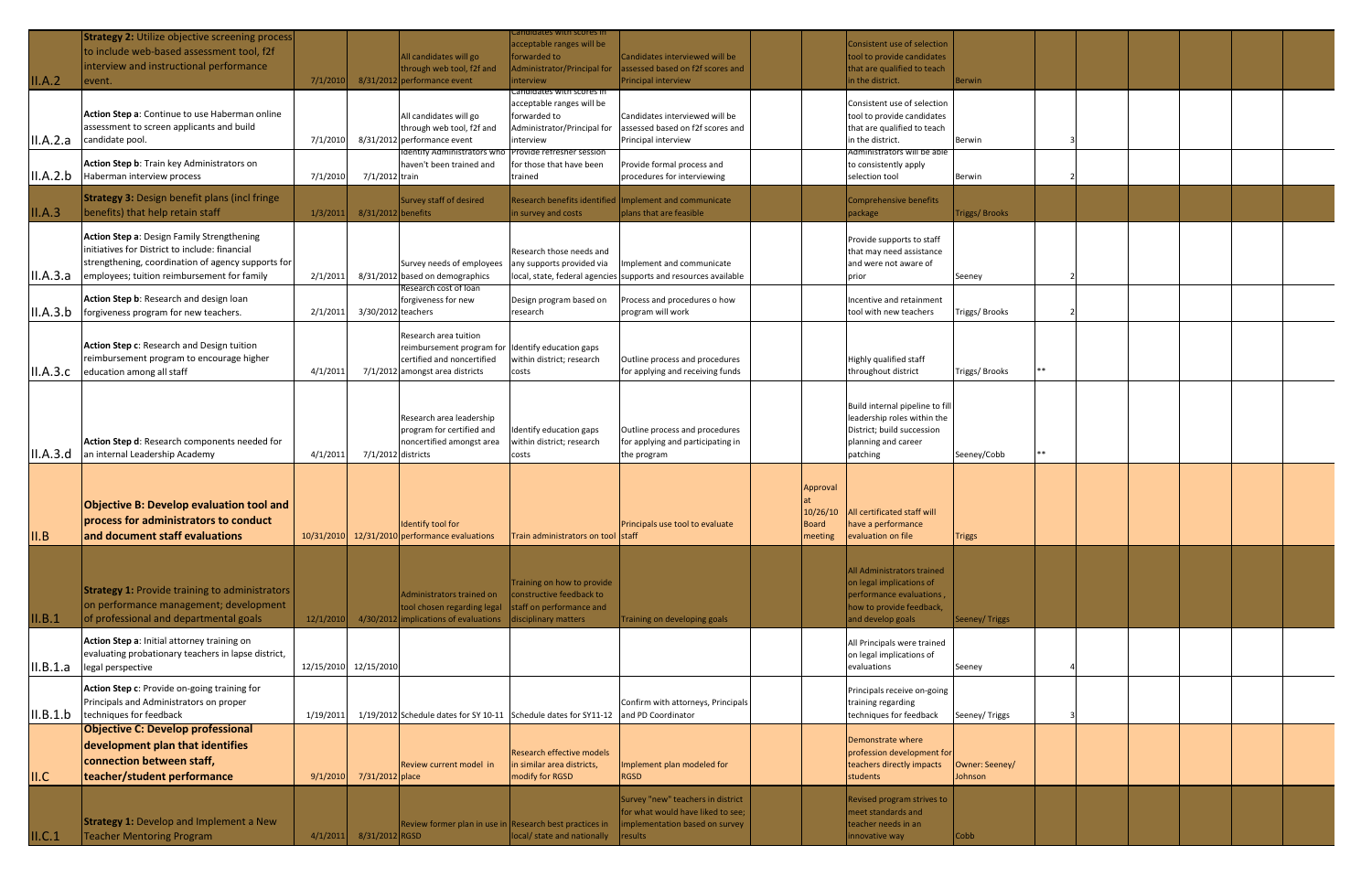| ILC.1.a               | Action Step a: Research best practices, and state<br>standards                                                                                                                                                                        | 4/1/2011  | 5/31/2011 RGSD    | Review former plan in use in Research best practices in                                                                                                                                    | local/ state and nationally                                                                                                                               | Survey "new" teachers in district<br>for what would have liked to see;<br>implementation based on survey<br>results                                                        |  | Revised program strives to<br>meet standards and<br>teacher needs in an<br>innovative way                                                                        | Cobb                              |  |  |  |
|-----------------------|---------------------------------------------------------------------------------------------------------------------------------------------------------------------------------------------------------------------------------------|-----------|-------------------|--------------------------------------------------------------------------------------------------------------------------------------------------------------------------------------------|-----------------------------------------------------------------------------------------------------------------------------------------------------------|----------------------------------------------------------------------------------------------------------------------------------------------------------------------------|--|------------------------------------------------------------------------------------------------------------------------------------------------------------------|-----------------------------------|--|--|--|
| II.C.1.b              | Action Step b: Survey teachers and involve in<br>development process for innovative ideas                                                                                                                                             | 3/1/2011  |                   | Identify survey tool and<br>$3/1/2011$ develop questions                                                                                                                                   | Identify teachers new to<br>teaching                                                                                                                      | Send survey to new teachers                                                                                                                                                |  | Compilation of data to<br>utilize in developing plan                                                                                                             | Turnipseed/Cobb/<br><b>Triggs</b> |  |  |  |
| ILC.2                 | <b>Strategy 2: Align PD plan with District goals</b><br>and objectives with staff, student/teacher<br>performance                                                                                                                     | 2/1/2011  |                   | Review plan for alignment<br>to Accountability/ Accred<br>6/30/2012 (A/A Plan) Plan                                                                                                        | Refocus areas of<br>professional development<br>not aligned with A/A plan                                                                                 | Modify professional development<br>plan and establish training<br>scheduled                                                                                                |  | Evaluation of plan<br>demonstrates alignment                                                                                                                     | $\mathsf{Cobb}$                   |  |  |  |
| II.C.2.a              | Action Step a: Design training to support staff in<br>implementing PBIS in grades K-12.                                                                                                                                               | 1/3/2011  | 6/30/2011 on PBIS | Survey knowledge of staff                                                                                                                                                                  | Review data and design<br>training                                                                                                                        | Calendar of dates created for<br>training                                                                                                                                  |  | All certificated staff trained<br>on PBIS and uses it.                                                                                                           | Cobb                              |  |  |  |
| II.C.2.b              | Action Step b: Design Professional Development<br>sessions related to the Imagine It and Everyday<br>Math programs.                                                                                                                   | 2/1/2011  |                   | Survey knowledge of staff<br>on Everyday Math and<br>6/30/2011 Imagine It!                                                                                                                 | Review data and design<br>training                                                                                                                        | Calendar of dates created for<br>training                                                                                                                                  |  | All certificated staff trained<br>on Everyday Math and<br>Imagine It! and uses it.                                                                               | Cobb                              |  |  |  |
| II.C.2.c              | Action Step c: Design Professional Development<br>sessions for Guidance Counselors to ensure they<br>are indentifying and enrolling students properly in<br>advanced courses.                                                         | 2/1/2011  |                   | Survey knowledge of staff<br>on enrollment and<br>identification of students for Review data and design<br>8/30/2012 advanced placement                                                    | training                                                                                                                                                  | Calendar of dates created for<br>training                                                                                                                                  |  | All Guidance Counselors<br>trained on identification<br>and enrollment of students<br>for advanced placement                                                     | Cobb/Johnson                      |  |  |  |
| ILC.3                 | <b>Strategy 3:</b> Provide teachers with tools to<br>decrease disruptions during instruction and<br>increase quality time for teaching and<br>learning.                                                                               |           |                   |                                                                                                                                                                                            |                                                                                                                                                           |                                                                                                                                                                            |  |                                                                                                                                                                  |                                   |  |  |  |
|                       | Action Step a: Develop a partnership with<br>CSD/SSD for scheduling continuous district-wide<br>training in Positive .Behavioral Supports &<br>II.C.3.a   Interventions (PBIS).                                                       | 9/1/2010  |                   | RPDC to provide district-<br>wide PD; to provide<br>training to building<br>leadership teams to build<br>capacity through the "train-<br>ongoing the-trainer" model.                       | to generate the "Big five" is make decision about<br>accessible to all teachers.<br>All 7 components of Tier I<br>are in place.                           | SSD's Data Support System All teachers are using the date to<br>interventions; School-Wide<br><b>Expectations &amp; 8 Effective</b><br>Classroom Practices are in place.   |  | Tier II systems and<br>practices have been<br>introduced and a Tier II<br>team is in place to make<br>decision for targeted group<br>of students.                | P. Johnson                        |  |  |  |
| $ II.C.3.b $ of PBIS. | Action Step b: Assign PBIS advisors to each<br>building for on-site support in the implementation                                                                                                                                     |           |                   | RPDC to provide district-<br>wide PD; to provide SSD<br>training to building<br>leadership teams to build<br>capacity through the "train-<br>the-trainer" model.                           | to generate the "Big five" is make decision about<br>accessible to all teachers.<br>All 7 components of Tier I<br>are in place.                           | SSD's Data Support System   All teachers are using the date to<br>interventions; School-Wide<br><b>Expectations &amp; 8 Effective</b><br>Classroom Practices are in place. |  | Tier II systems and<br>practices have been<br>lintroduced and a Tier II<br>team is in place to make<br>decision for targeted group<br>of students.               | P. Johnson                        |  |  |  |
| II.C.4                | <b>Strategy 4:</b> Develop and maintain a healthy,<br>professional culture for teacher<br>collaboration.                                                                                                                              |           |                   |                                                                                                                                                                                            |                                                                                                                                                           |                                                                                                                                                                            |  |                                                                                                                                                                  |                                   |  |  |  |
| II.C.4.a              | Action Step a: Develop a partnership with<br>Regional Professional Development Center (RPDC)<br>and Special School District (SSD) for scheduling<br>continuous district-wide training in Professional<br>Learning Communities. (PLC). |           |                   | Create content/course level Each building will have a<br>teams and grade level teams<br>in each building. Train<br>teachers district wide in PLC<br>concept and plan for<br>implementation | structure in place for weekly building will monitor and<br>meetings, procedures to<br>document group work and<br>support received from<br>RPDC advisors., | Building leadership teams in each<br>evaluate the effectiveness of the<br>implementation of PLC. The<br>effectiveness is measured using a<br>common rubric.                |  | Evidence that a fully<br>developed plan is<br>implemented in every<br>building indicating a<br>healthy professional<br>culture for teaching and<br>learning.     | P Johnson                         |  |  |  |
| $ II.C.4.b $ of PLC.  | Action Step b: Assign RPDC advisors to each<br>building for on-site support in the implementation                                                                                                                                     | 10/1/2011 |                   | RPDC advisors makes initial<br>contact with administrator<br>and staff in every building<br>ongoing district wide.                                                                         | RPDC advisors develop a<br>plan for providing support<br>and guidance to staff in<br>each building district-wide. leaders.                                | RPDC advisors' plan for building<br>support is documented and<br>distributed to staff and to district                                                                      |  | <b>RPDC</b> support and guidance<br>to effective<br>implementation of PLC is<br>evident and progress is<br>documented and<br>distributed to district<br>leaders. | P Johnson                         |  |  |  |